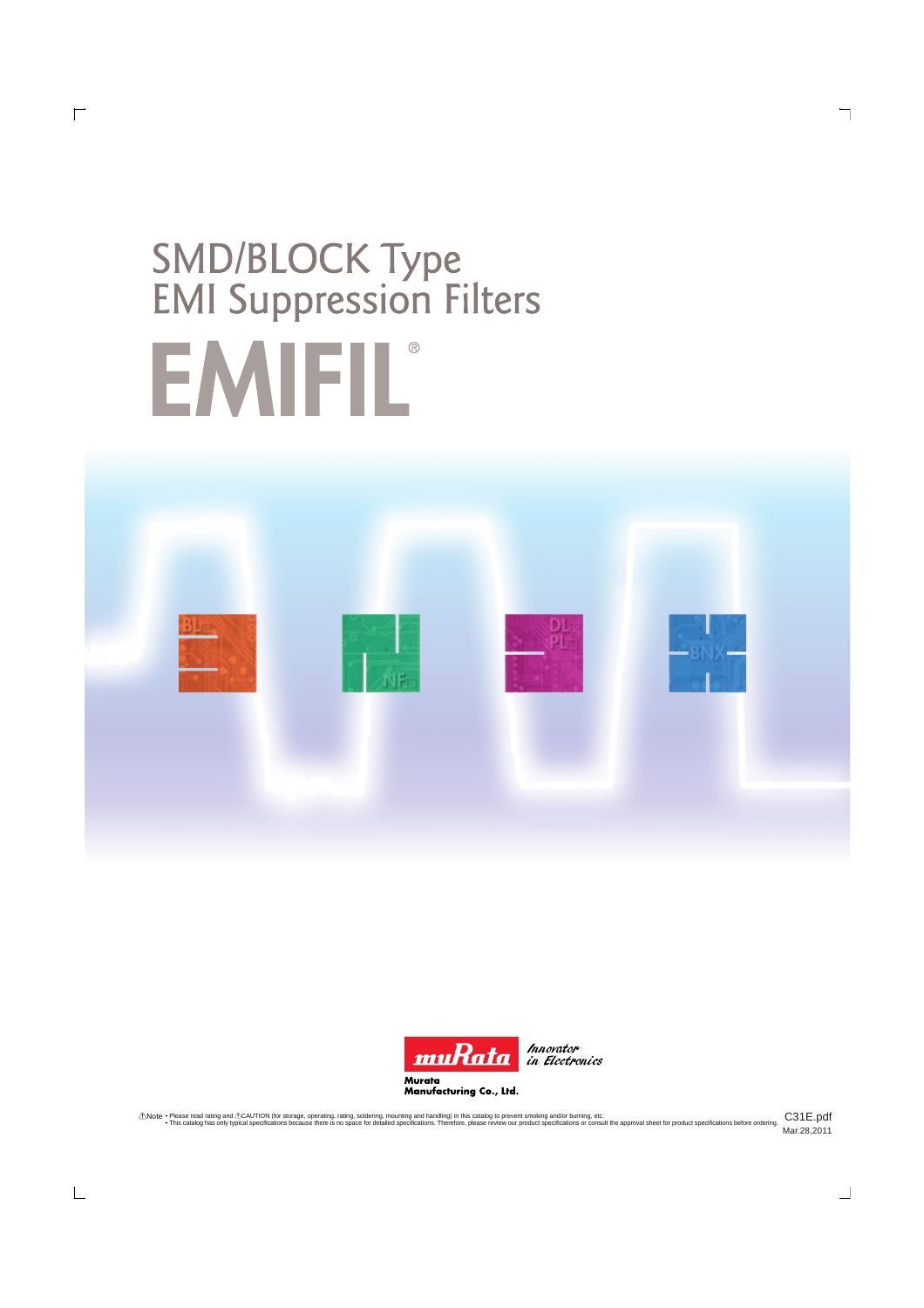## Chip EMIFIL®

# **BNX Block Type EMIFIL®**

#### **188 Series Line Up Function Example** ···························· 188 **191 Product Detail 195** !**Caution/Notice 197 Soldering and Mounting 201 Packaging 202 Design Kits**

the • Please read rating and ∆CAUTION (for storage, operating, rating, soldering, mounting and handling) in this catalog to prevent smoking and/or burning, etc. etc. provid the approval sheet for product specifications be

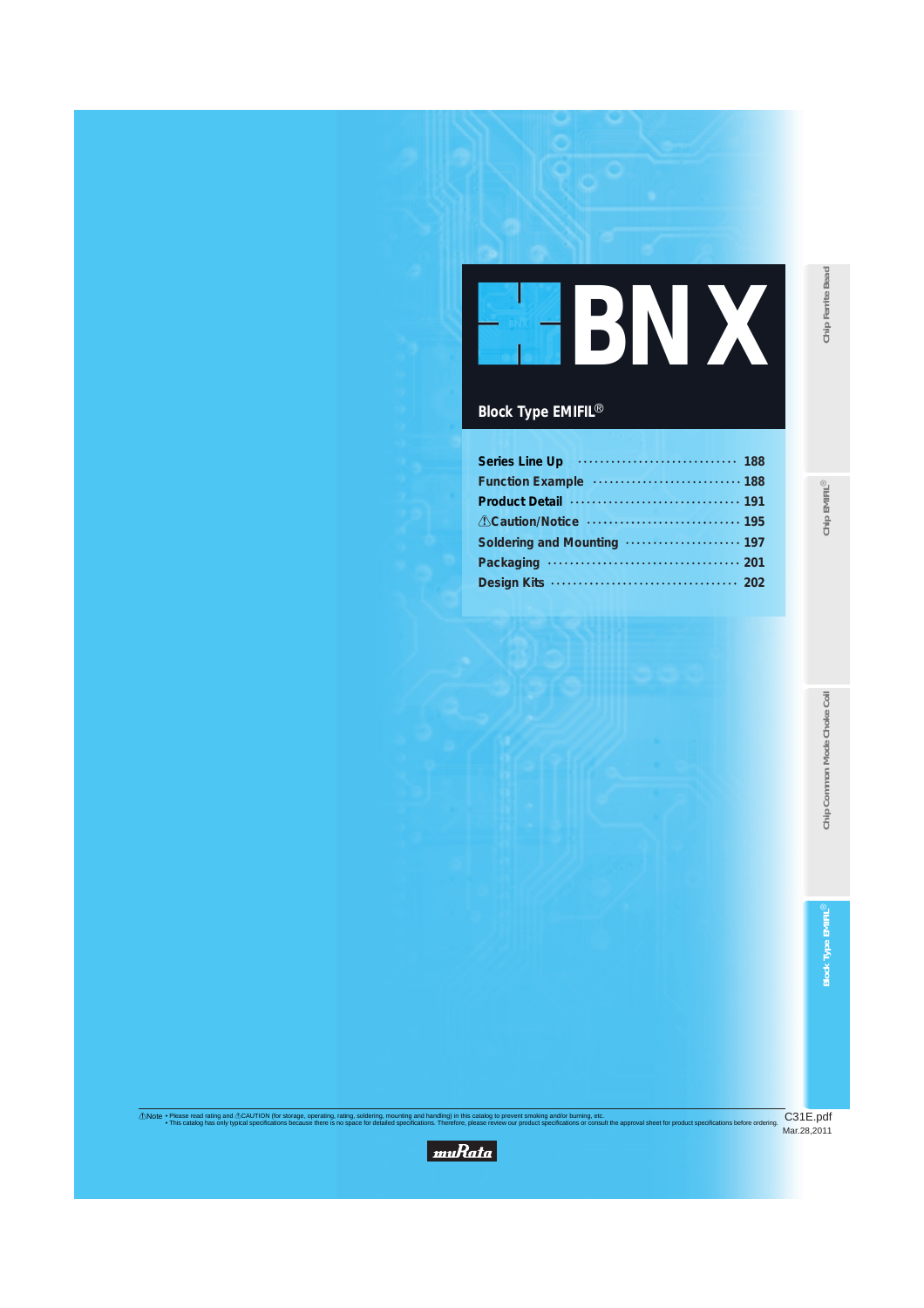### **BNX** Block Type EMIFIL<sup>®</sup> Series Line Up / Function Example

| Type                         | Part Number      | <b>Thickness</b><br>(mm) | Rated Voltage | <b>Effective Frequency Range</b> | <b>Rated Current</b> | $K_{it}$ $\leq$ 3A $\leq$ Flow $\leq$ Reflow |
|------------------------------|------------------|--------------------------|---------------|----------------------------------|----------------------|----------------------------------------------|
| p191                         | <b>BNX022-01</b> | 3.1                      | 50Vdc         | 1MHz to 1GHz:35dB min.           | 10A                  | $K_{it}$ $\leq$ 3A<br>ReFlow                 |
| SMD Type                     | <b>BNX023-01</b> | 3.1                      | $100$ $Vdc$   | 1MHz to 1GHz:35dB min.           | 15A                  | $K_{it}$ $\geq 3$ A<br>R <sub>eFow</sub>     |
| for Power Lines              | <b>BNX024H01</b> | 3.5                      | 50Vdc         | 100kHz to 1GHz:35dB min.         | 15A                  | $K_{it}$ $\geq 3$ A<br>R <sub>eFow</sub>     |
|                              | <b>BNX025H01</b> | 3.5                      | 25Vdc         | 50kHz to 1GHz:35dB min.          | 15A                  | $K_{it}$ $\geq$ 3A<br>ReFlow                 |
| p193                         | <b>BNX002-01</b> | 18.0                     | 50Vdc         | 1MHz to 1GHz: 40dB min.          | 10A                  | $K_{it} \geq 3$ Flow                         |
| Lead Type<br>for Power Lines | <b>BNX003-01</b> | 18.0                     | $150$ $Vdc$   | 5MHz to 1GHz: 40dB min.          | 10A                  | $K_{it}$ $\geq 3$ <sub>A</sub> $F_{low}$     |
|                              | <b>BNX005-01</b> | 18.5                     | 50Vdc         | 1MHz to 1GHz: 40dB min.          | 15A                  | $K_{ii}$ $\geq$ 3 <sub>A</sub> $F_{low}$     |
| p194<br>Lead Type            | <b>BNX012-01</b> | 8.0                      | 50Vdc         | 1MHz to 1GHz: 40dB min.          | 15A                  | $K_{it}$ $\geq 3$ <sub>A</sub> $F_{low}$     |
| Low Profile for Power Lines  | <b>BNX016-01</b> | 8.0                      | 25Vdc         | 100kHz to 1GHz:40dB min.         | 15A                  | $K_{it}$ $\geq 3$ <sub>A</sub> $F_{low}$     |





**Test Result** 

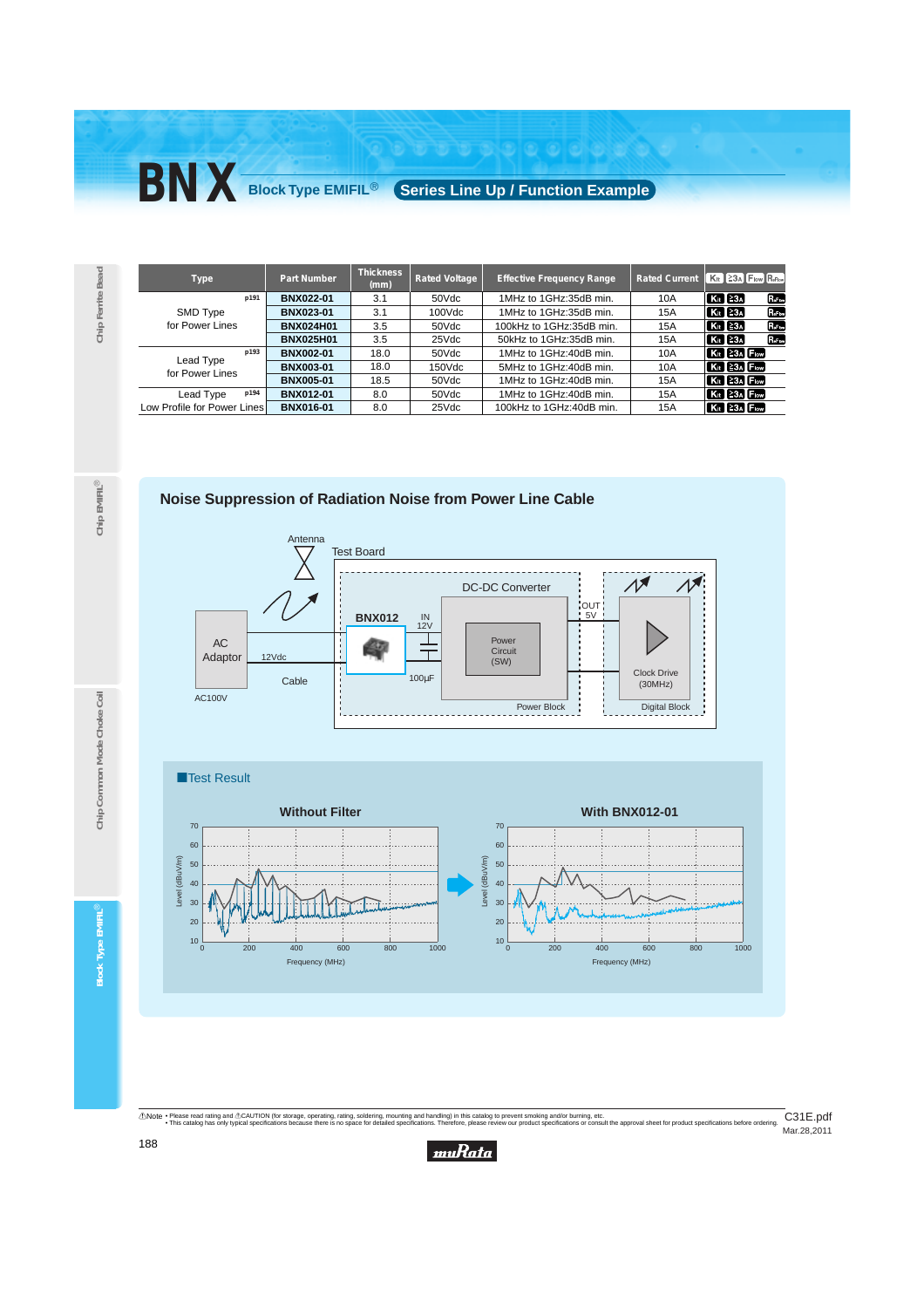#### **BNX Function Example**





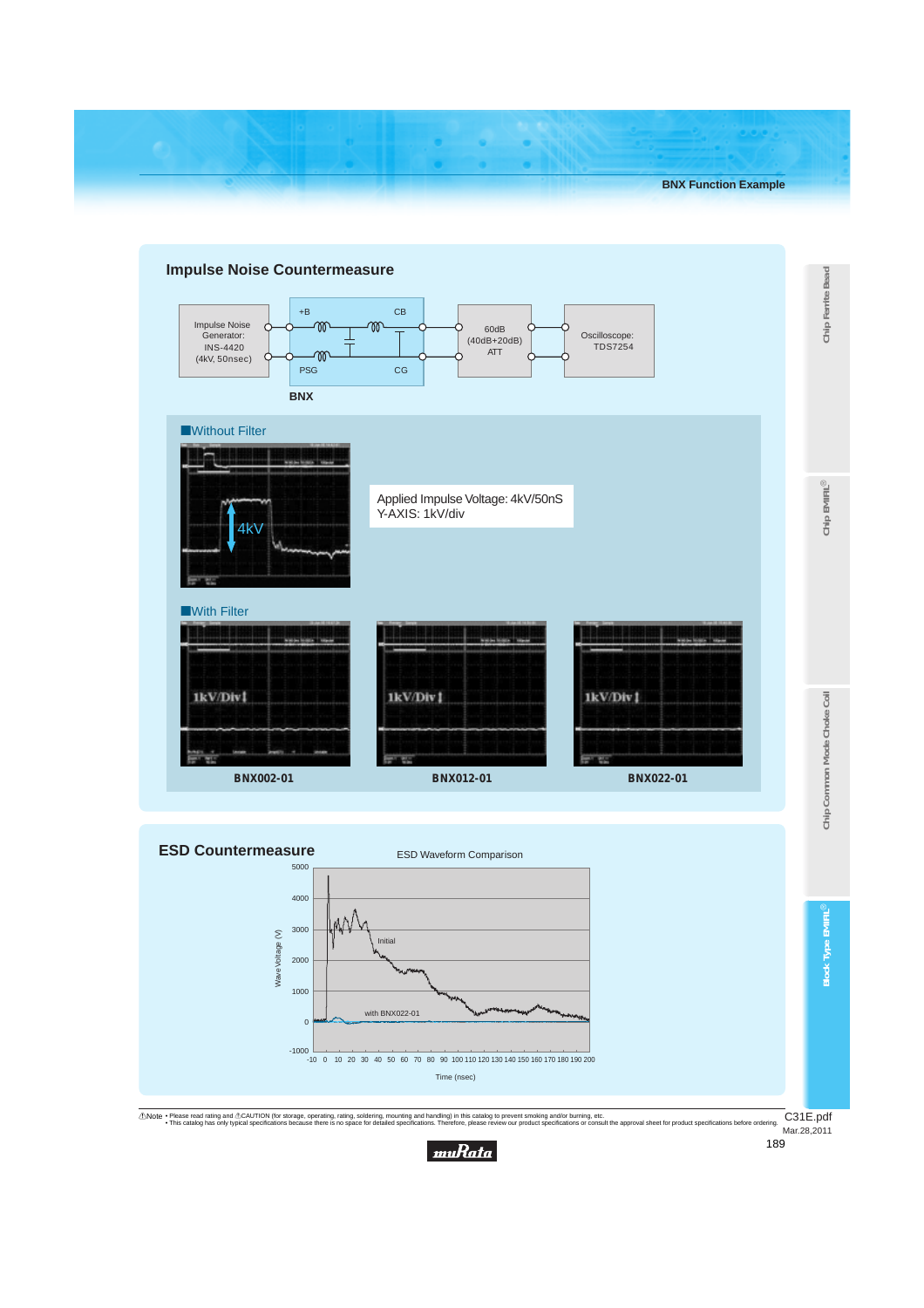#### **Suppression of Ripple Noise of DC Side in the Switching Power Supply**



#### Test Circuit



| Type of Filter            | <b>EMI Suppression Effect / Description</b>                                                                                                                                                                                                                                                                               |  |  |  |  |  |  |  |
|---------------------------|---------------------------------------------------------------------------------------------------------------------------------------------------------------------------------------------------------------------------------------------------------------------------------------------------------------------------|--|--|--|--|--|--|--|
| <b>Without Filter</b>     | There is high frequency noise<br>of 0.5V maximum.<br>$+5.0\vee \rightarrow$<br>50µs/div<br>0.2V/div<br><b>1999</b><br><b>THE REAL PROPERTY</b><br><b><i><u>Participal</u></i></b><br><b>TERRIT</b><br>,,,,,,,,,,,<br>---<br>$\overline{\phantom{a}}$<br><b>AMPERISTENT</b><br>.<br>1111<br><b>College</b>                 |  |  |  |  |  |  |  |
| When BNX002-01<br>is used | BNX002-01 can suppress most of noise.<br>m<br><b>Service</b><br><b>FRAME ARM</b><br>$+5.0V \rightarrow$<br>50µs/div<br>-------<br>. .<br>0.2V/div<br>.<br><b>Barbara</b><br>44-44<br>18844<br><b>ASSESSED FOR THE UPPER</b><br><b>CONTRACTOR</b><br>m<br><b>CONTRACTOR</b> PARK<br><b>APRIL 1989</b><br><b>TELEVISION</b> |  |  |  |  |  |  |  |

#### **Example of Impulse Noise Suppression**



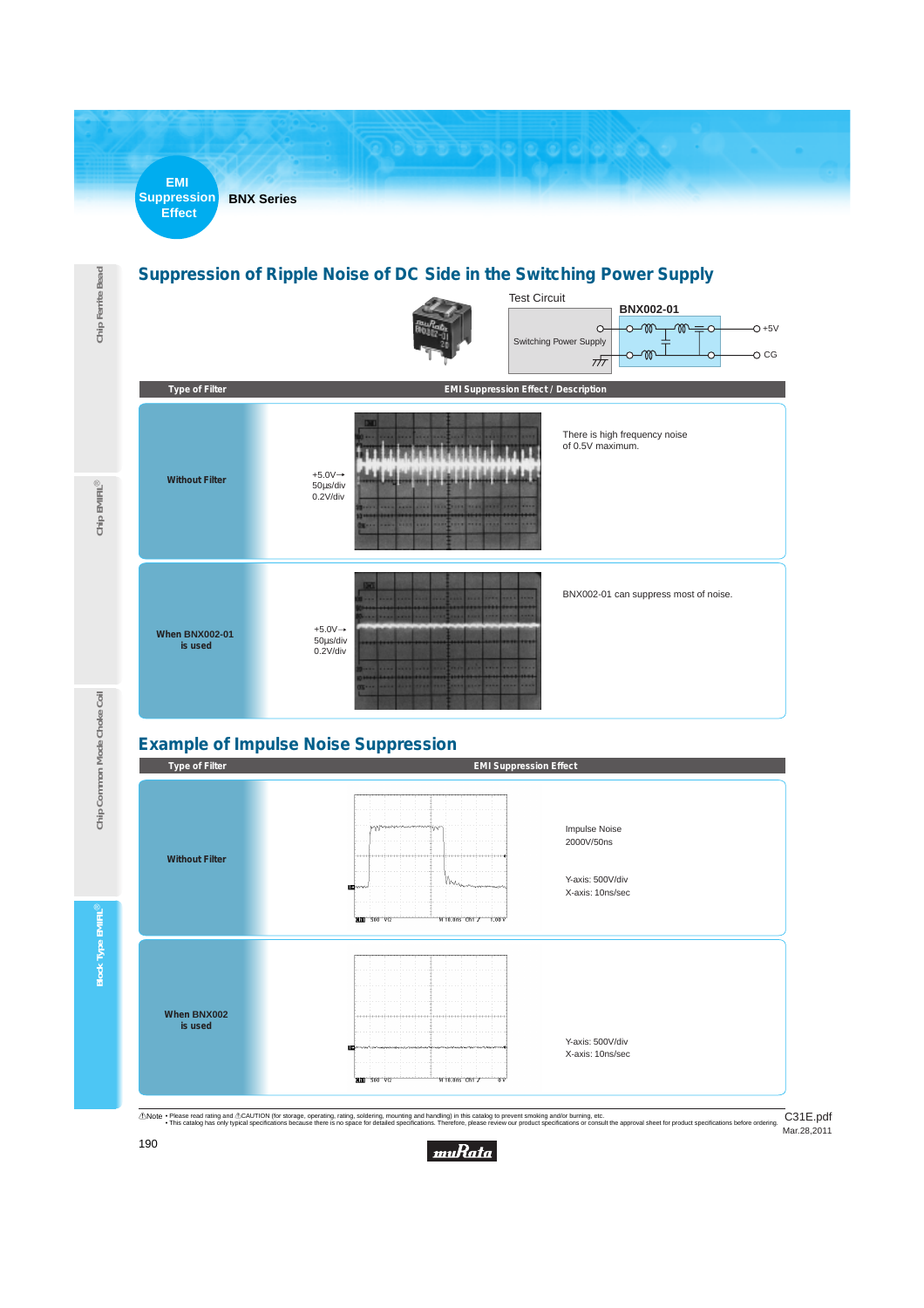### $\mathbf{BNX02}$  **Series**

#### **SMD package of block type EMIFIL<sup>®</sup>.**









| Codel | Packaging                | Minimum<br>Quantity |  |  |  |  |  |  |
|-------|--------------------------|---------------------|--|--|--|--|--|--|
| L     | 180mm Reel Embossed Tape | 400                 |  |  |  |  |  |  |
| κ     | 330mm Reel Embossed Tape | 1500                |  |  |  |  |  |  |
| в     | Bulk(Bag)                | 100                 |  |  |  |  |  |  |
|       |                          |                     |  |  |  |  |  |  |

Refer to pages from p.197 to p.200 for mounting information.

#### ■ Rated Value (□: packaging code)

| <b>Part Number</b> | Rated Voltage | Withstand Voltage | <b>Rated Current</b> | <b>Insulation Resistance</b><br>(min.) | <b>Insertion Loss</b><br>(20 to 25 degrees C line impedance=50 ohm) |         |
|--------------------|---------------|-------------------|----------------------|----------------------------------------|---------------------------------------------------------------------|---------|
| $BNX022-01$        | 50Vdc         | $125$ Vdc         | 10A                  | 500M ohm                               | 1MHz to 1GHz:35dB min.                                              | Kit ≧3A |
| $BNX023-01$        | $100$ $Vdc$   | 250Vdc            | 15A                  | 500M ohm                               | 1MHz to 1GHz:35dB min.                                              | Kit 23A |
| BNX024H01          | 50Vdc         | $125$ Vdc         | 15A                  | 100M ohm                               | 100kHz to 1GHz:35dB min.                                            | Kit 23A |
| BNX025H01          | $25$ Vdc      | 62.5Vdc           | 15A                  | 50M ohm                                | 50kHz to 1GHz:35dB min.                                             | Kit 23A |

Operating Temperature Range: -40°C to +125°C (BNX022/BNX023), -55°C to +125°C (BNX024H/BNX025H)

#### ■ **Insertion Loss Characteristics**



#### **BNX022/023 BNX024H01**



Continued on the following page.  $\boxed{\nearrow}$ 

<u>Hi</u>

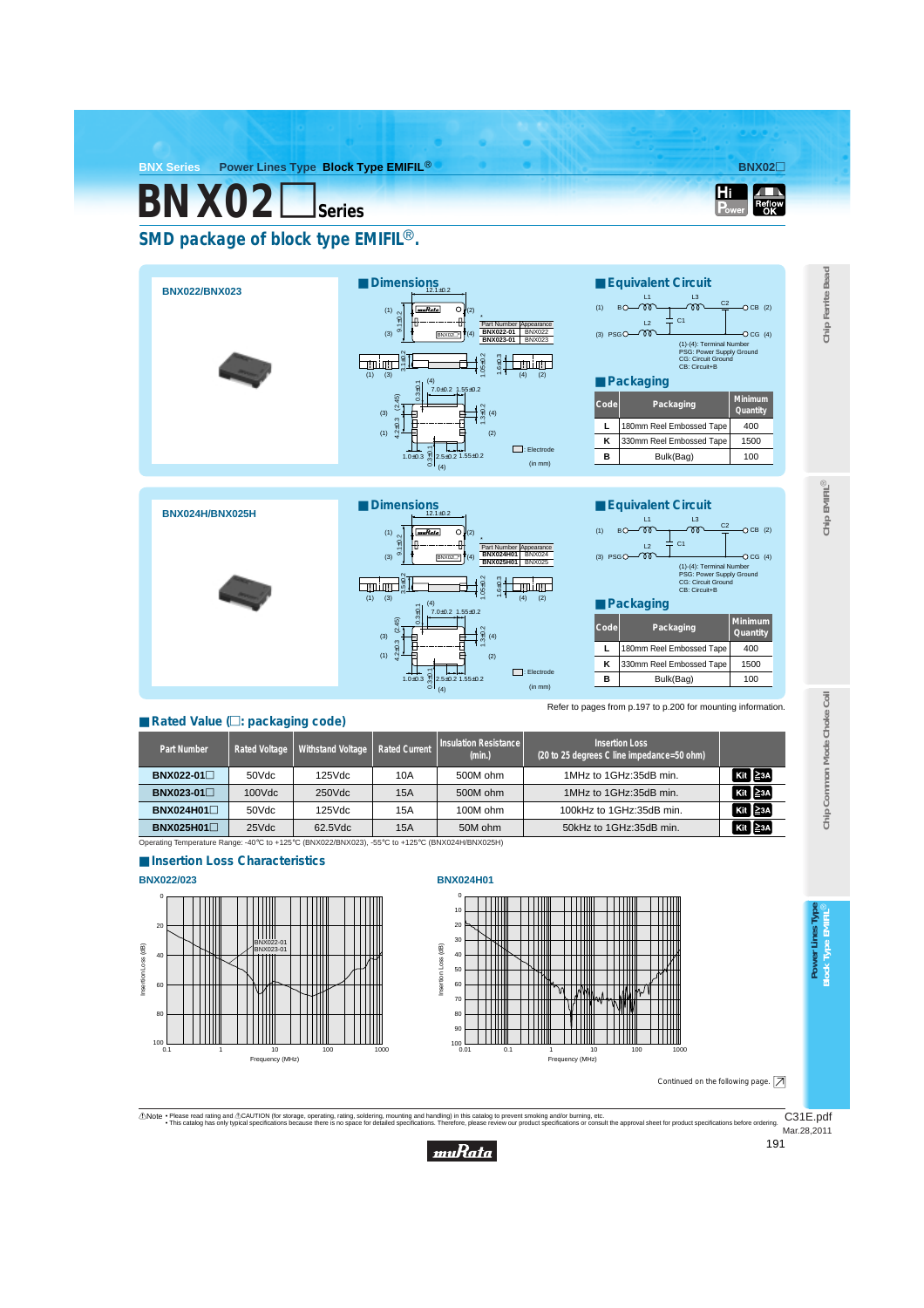#### ■ **Insertion Loss Characteristics**

**BNX025H01**



#### ■ **Notice (Rating)**

In operating temperatures exceeding +85°C, derating of current is necessary for BNX022 series. Please apply the derating curve shown in chart according to the operating temperature.

Derating



In operating temperatures exceeding +85°C, derating of current is necessary for BNX024H/025H series. Please apply the derating curve shown in chart according to the operating temperature.

Derating



In operating temperatures exceeding +85°C, derating of current is necessary for BNX023 series. Please apply the derating curve shown in chart according to the operating temperature.



Andre • Please read rating and ∆CAUTION (for storage, operating, rating, soldering, mounting and handling) in this catalog to prevent smoking and/or burning, etc. exailed specifications before ordering. C31E.pdf • This ca

Insertion Loss (dB)

Insertion Loss (dB)

Chip EMIFIL<sup>®</sup>

Chip EMIFIL®

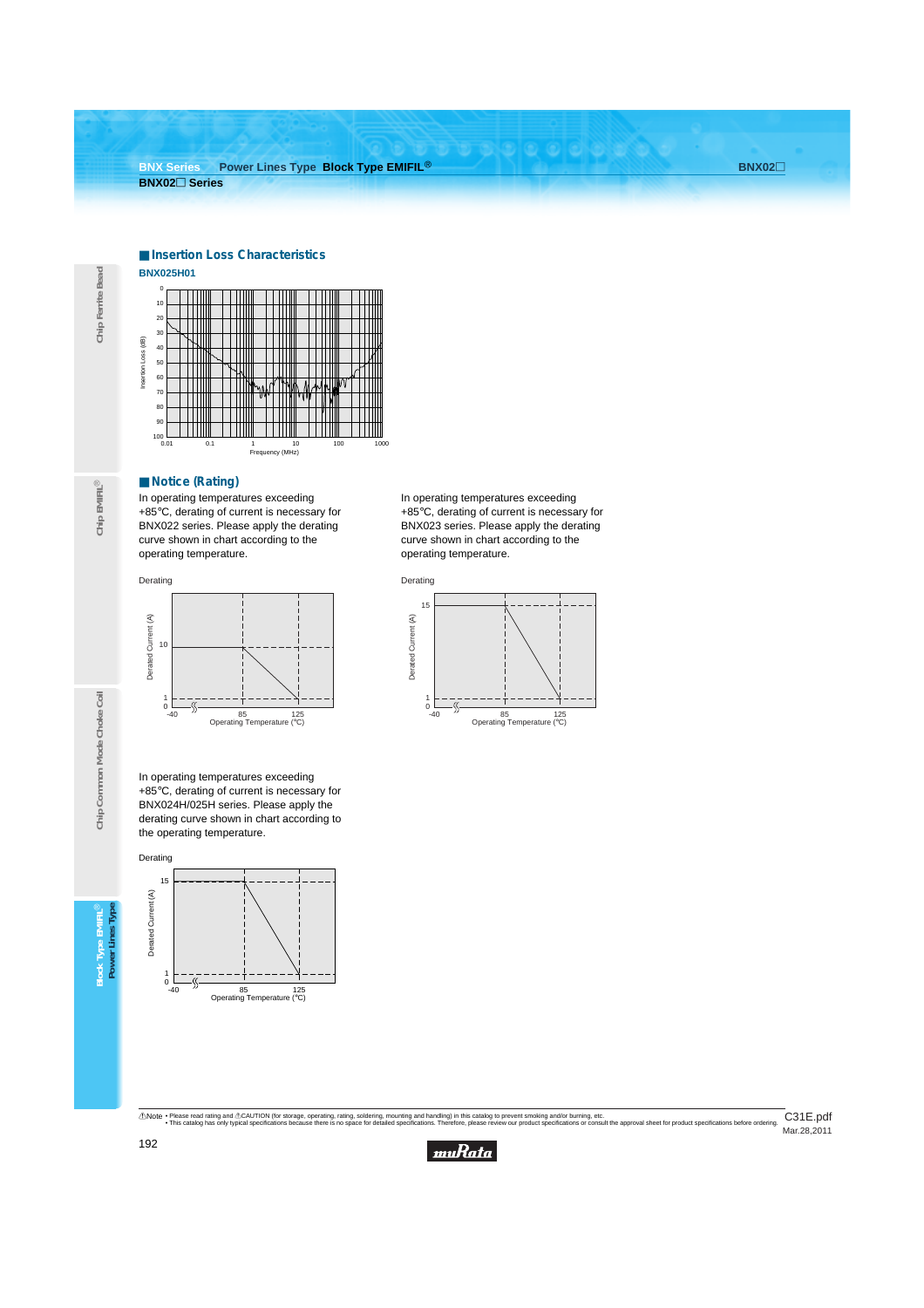四



**Large insertion loss from several hundred kHz to several GHz.**



#### ■ **Rated Value**

| Part Number      |           | Rated Voltage   Withstand Voltage   Rated Current |     | <b>Insulation Resistance</b><br>(min.) | Insertion Loss<br>(20 to 25 degrees C line impedance=50 ohm) |                                   |
|------------------|-----------|---------------------------------------------------|-----|----------------------------------------|--------------------------------------------------------------|-----------------------------------|
| <b>BNX002-01</b> | 50Vdc     | $125$ Vdc                                         | 10A | 100M ohm                               | 1MHz to 1GHz: 40dB min.                                      | Kit ≧3A                           |
| <b>BNX003-01</b> | $150$ Vdc | $375$ Vdc                                         | 10A | 100M ohm                               | 5MHz to 1GHz: 40dB min.                                      | $Kit$ $\geq 3A$                   |
| <b>BNX005-01</b> | 50Vdc     | $125$ Vdc                                         | 15A | 100M ohm                               | 1MHz to 1GHz: 40dB min.                                      | $\overline{\text{Kit}}$ $\geq$ 3A |

Operating Temperature Range: -30°C to +85°C

#### ■ **Insertion Loss Characteristics**



Andre • Please read rating and ∆CAUTION (for storage, operating, rating, soldering, mounting and handling) in this catalog to prevent smoking and/or burning, etc. exailed specifications before ordering. C31E.pdf • This ca

Chip Ferrite Bead

Chip EMIFIL<sup>®</sup>

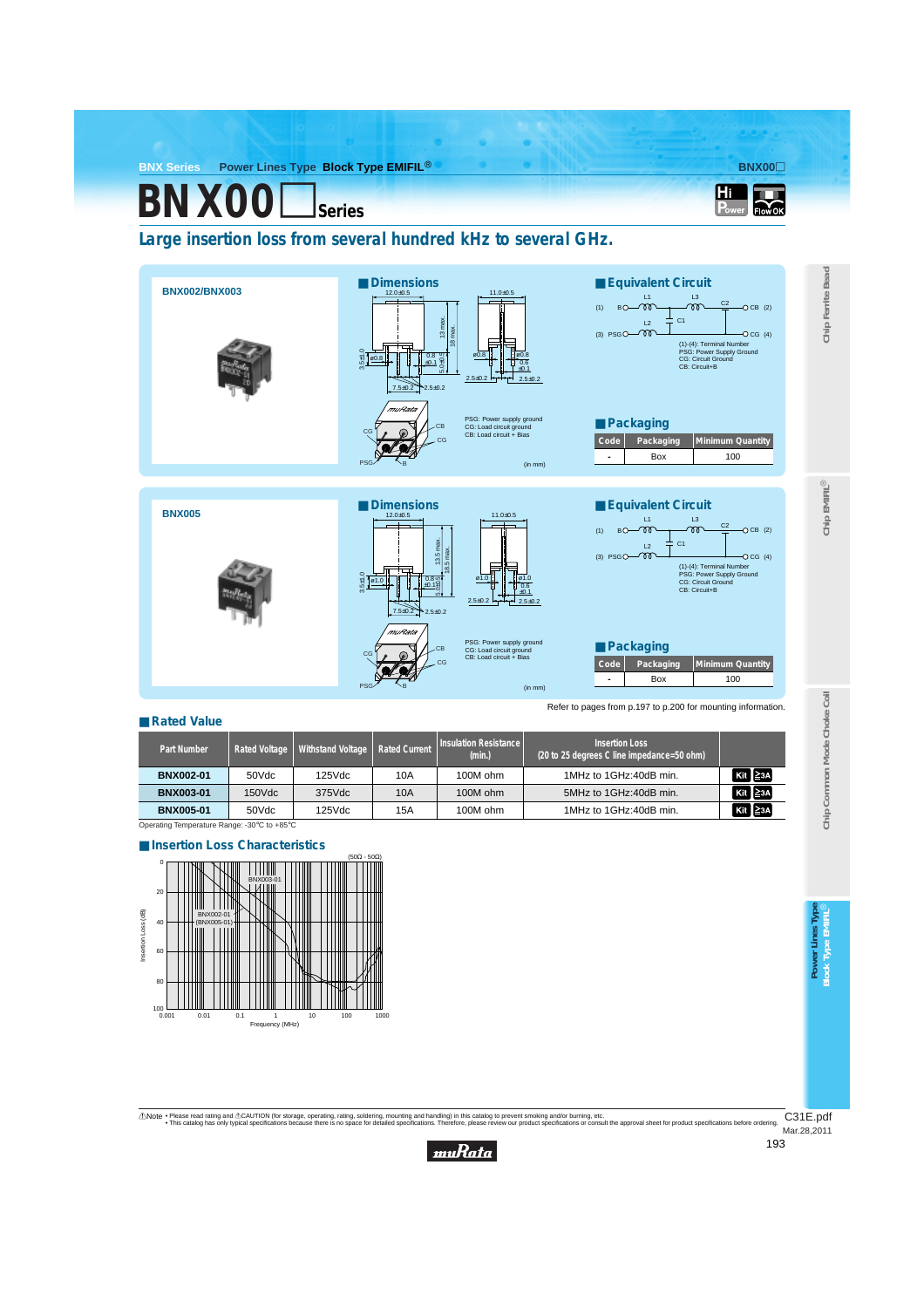**BNX01 D** Series

#### **Low profile version of BNX series.**



8.0±0.5 4.0±0.5

12.0±0.5

 $±0.1$ 

 $7.5 \pm 0.2$  2.5 $\pm 0.2$ 

ø0.8 ±0.1

 $\frac{0.8}{20.4}$   $\frac{3}{2}$   $\left| \frac{1}{20.1} \right|$   $\left| \frac{1}{20.1} \right|$   $\frac{1}{20.1}$ 

PSG: Power supply ground CG: Load circuit ground CB: Load circuit + Bias CG

12.0±0.2

 $\begin{array}{c}\n\overline{\n\text{mult}}\n\\ \n\text{BNX}^{\text{***}} \\
\text{ONX}^{\text{***}} \\
\text{OO}\n\end{array}$ 

 $\begin{array}{cc} \text{CG} & \text{OR} \end{array}$ 

ıRati

0.8  $±0.1$ 

\*\*\* : 012/016

 $PSG \wedge B$ 

3.2±0.5

■ **Packaging Code Packaging Minimum Quantity -** Box 150  $\frac{L_2}{2}$ L1 L3  $C_2$  $C<sub>1</sub>$  $B^{\Omega}$ (3)  $PSGO \rightarrow 00 \rightarrow \rightarrow \rightarrow \rightarrow$  OCG (4) (1) BO  $0 \rightarrow 00$   $\rightarrow 00$   $\rightarrow$  OCB (2)  $OCG (4)$ (1)-(4): Terminal Number PSG: Power Supply Ground CG: Circuit Ground CB: Circuit+B

Refer to pages from p.197 to p.200 for mounting information.

#### ■ **Rated Value**

| Part Number                                  | Rated Voltage | Withstand Voltage | <b>Rated Current</b> | <b>Insulation Resistance</b><br>(min.) | Insertion Loss<br>(20 to 25 degrees C line impedance=50 ohm) |         |  |
|----------------------------------------------|---------------|-------------------|----------------------|----------------------------------------|--------------------------------------------------------------|---------|--|
| <b>BNX012-01</b>                             | 50Vdc         | $125$ Vdc         | 15A                  | 500M ohm                               | 1MHz to 1GHz: 40dB min.                                      | Kit ≧3A |  |
| <b>BNX016-01</b>                             | $25$ Vdc      | 62.5Vdc           | 15A                  | 50M ohm                                | 100kHz to 1GHz:40dB min.                                     | Kit 23A |  |
| Operating Temperature Range: -40°C to +125°C |               |                   |                      |                                        |                                                              |         |  |

#### ■ **Insertion Loss Characteristics**



#### ■ **Notice (Rating)**

In operating temperatures exceeding +85°C, derating of current is necessary for  $BNX01 \square$  series. Please apply the derating curve shown in chart according to the operating temperature.

■ **Dimensions** ■ **Equivalent Circuit** 

 $11.0 + 0.2$ 

2.5±0.2 0.6  $±0.1$ 

(in mm)

ø0.8

Derating



 $\bullet$  Connecting  $\pm$  power line In case of using  $\pm$  power line, please connect to each terminal as shown.



Insertion Loss (dB)

Insertion Loss (dB)

**Chip Ferrite Bead**

Chip Ferrite Bead

Chip EMIFIL<sup>®</sup>

Chip EMIFIL®



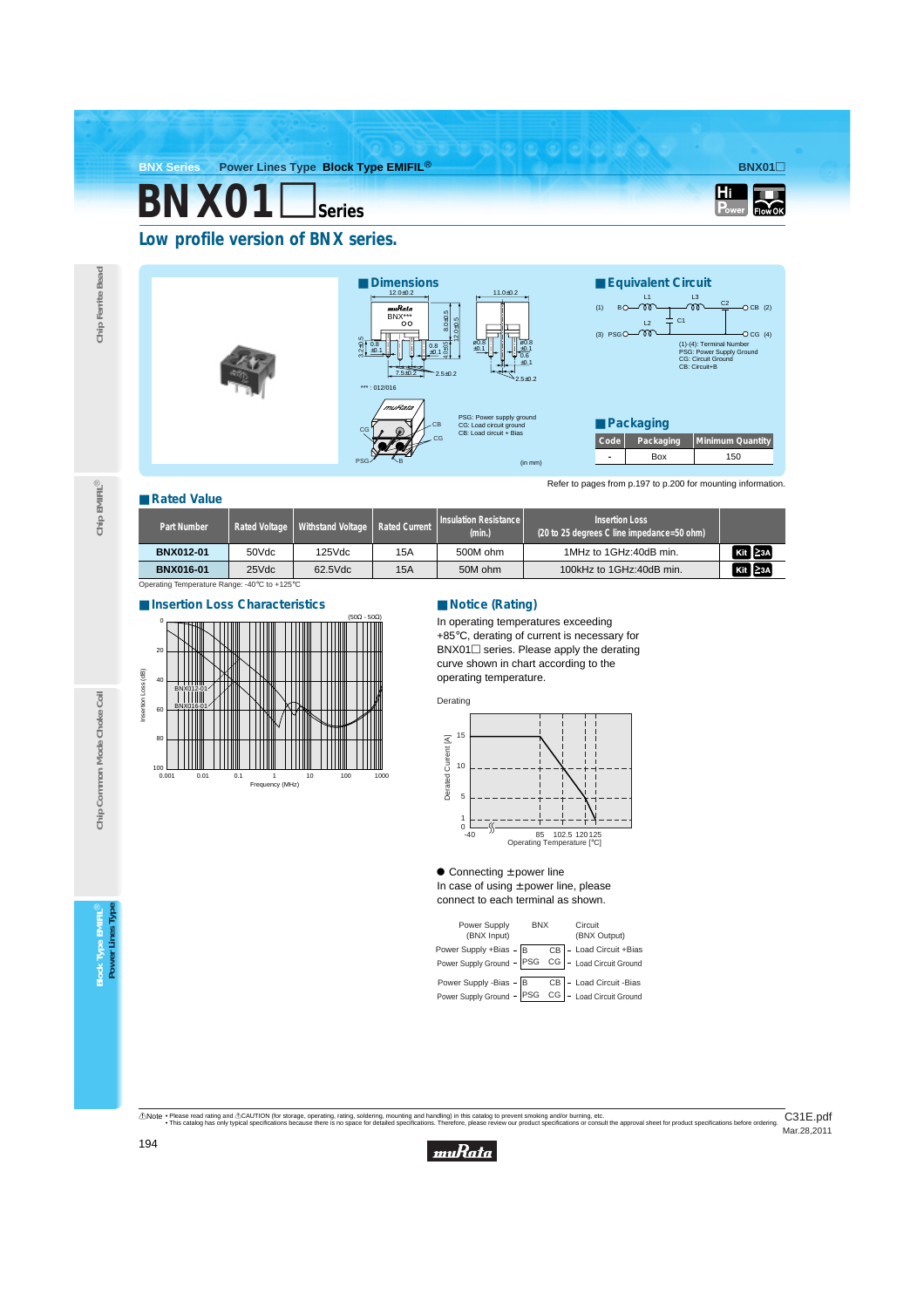#### !**Caution**

**Notice**

#### ● **Rating**

Do not use products beyond the rated current and rated voltage as this may create excessive heat and deteriorate the insulation resistance.

#### ● **Storage and Operating Conditions**

#### <Operating Environment>

Do not use products in a chemical atmosphere such as chlorine gas, acid or sulfide gas.

Do not use products in the environment close to the organic solvent.

<Storage and Handling Requirements>

- 1. Storage Period
	- BNX series should be used within 12 months. Solderability should be checked if this period is exceeded.
- 2. Storage Conditions
- (1) Storage temperature: -10 to +40˚C Relative humidity: 15 to 85% Avoid sudden changes in temperature and humidity.
- (2) Do not store products in a chemical atmosphere such as chlorine gas, acid or sulfide gas.

#### ● **Notice (Soldering and Mounting)**

1. Cleaning

Do not clean BNX series (SMD Type). Before cleaning, please contact Murata engineering.

2. Soldering

Reliability decreases with improper soldering methods. Please solder by the standard soldering conditions shown in mounting information.

3. Other

Noise suppression levels resulting from Murata's EMI suppression filters EMIFIL<sup>®</sup> may vary, depending on the circuits and ICs used, type of noise, mounting pattern, mounting location, and other operating conditions. Be sure to check and confirm in advance the noise suppression effect of each filter, in actual circuits, etc. before applying the filter in a commercialpurpose equipment design.

#### ● **Handling**

#### 1. Resin Coating

Using resin for coating/molding products may affect the products performance.

So please pay careful attention in selecting resin. Prior to use, please make the reliability evaluation with the product mounted in your application set.

2. Handling of a Substrate (for BNX02 $\square$ ) After mounting products on a substrate, do not apply any stress to the product caused by bending or twisting to the substrate when cropping the substrate, inserting and removing a connector from the substrate or tightening screw to the substrate.

Excessive mechanical stress may cause cracking in the Product.

Bending **Bending** Twisting  $4 - 4$ 



Chip EMIFIL<sup>®</sup>

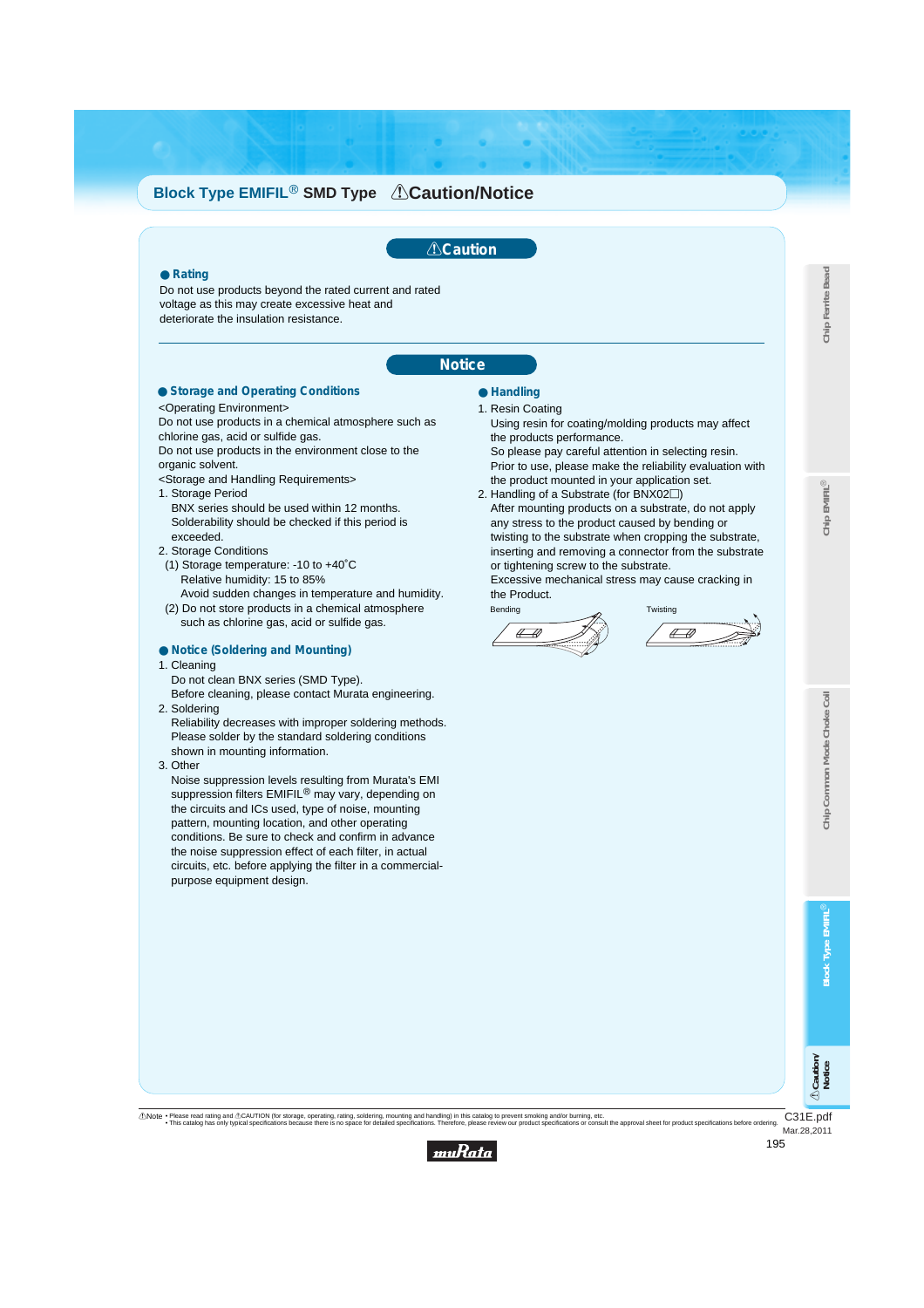#### !**Caution**

#### ● **Rating**

Do not use products beyond the rated current and rated voltage as this may create excessive heat and deteriorate the insulation resistance.

#### **Notice**

#### ● **Storage and Operating Conditions**

#### <Operating Environment>

- 1. Do not use products in a chemical atmosphere such as chlorine gas, acid or sulfide gas.
- 2. Do not use products near water, oil or organic solvents.
- <Storage and Handling Requirements>
- 1. Storage Period
	- BNX Series should be used within 12 months. Solderability should be checked if this period is exceeded.
- 2. Storage Conditions
	- (1) Storage temperature: -10 to +40˚C Relative humidity: 15 to 85% Avoid sudden changes in temperature and humidity.
	- (2) Do not store products in a chemical atmosphere such as chlorine gas, acid or sulfide gas.

#### ● **Notice (Soldering and Mounting)**

1. Cleaning

Failure and degradation of a product are caused by the cleaning method. When you clean in conditions that are not in mounting information, please contact Murata engineering.

2. Soldering

Reliability decreases with improper soldering methods. Please solder by the standard soldering conditions shown in mounting information.

3. Other

Noise suppression levels resulting from Murata's EMI suppression filters "EMIFIL" may vary, depending on the circuits and ICs used, type of noise, mounting pattern, lead wire length, mounting location, and other operating conditions. Be sure to check and confirm in advance the noise suppression effect of each filter, in actual circuits, etc. before applying the filter in a commercial-purpose equipment design.

**Block Type EMIFIL®** 

**Block Type EMIFIL** 

Andre • Please read rating and ∆CAUTION (for storage, operating, rating, soldering, mounting and handling) in this catalog to prevent smoking and/or burning, etc. exailed specifications before ordering. C31E.pdf • This ca



**Chip Common Mode Choke Coil**

Chip Common Mode Choke Coi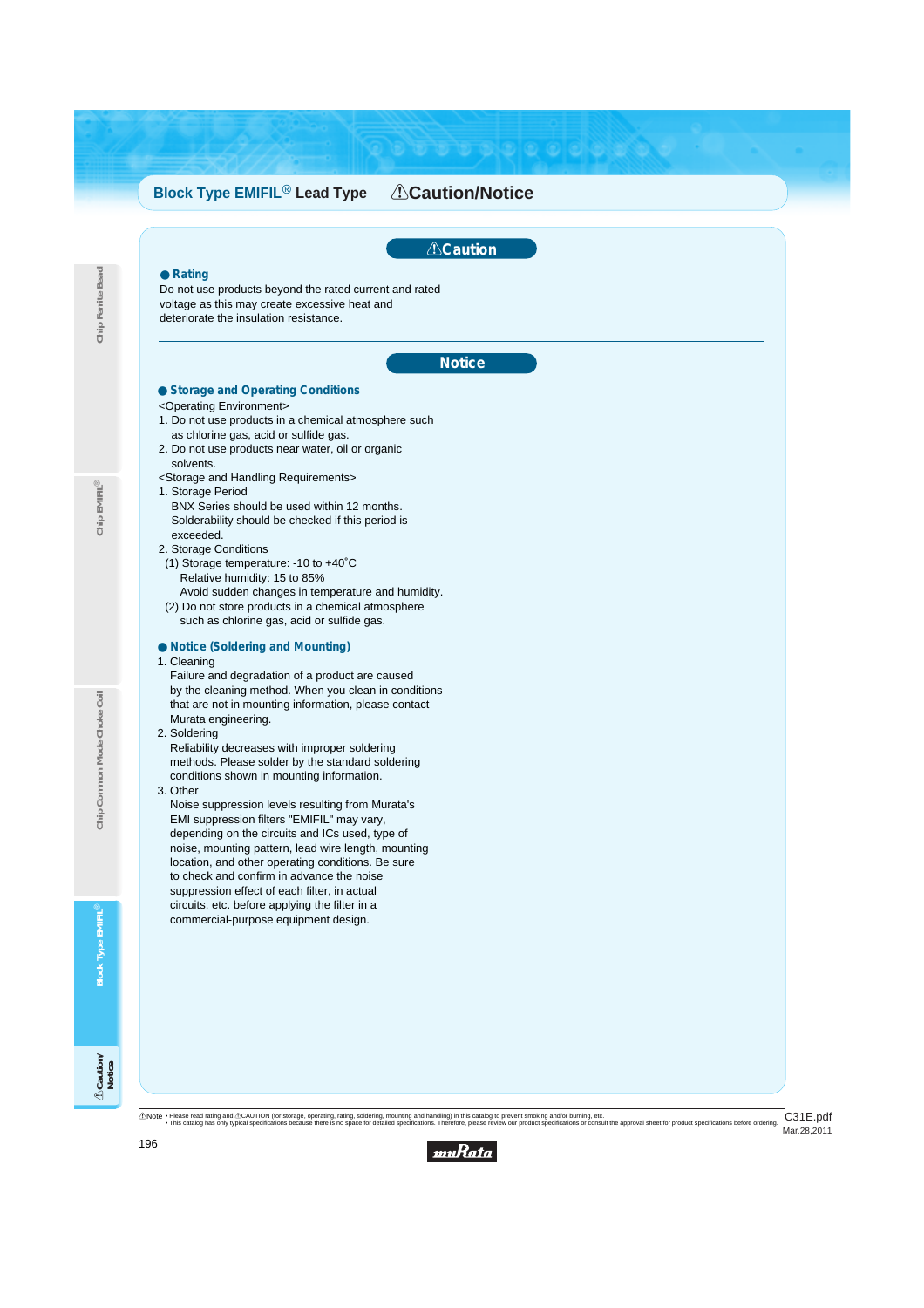#### **1. Standard Land Pattern Dimensions**



#### (1) A double-sided print board (or multilayer board) as shown in the left figure is designed, and please apply a soldering Cu electrode with a product electrode to a "Land Pattern", apply resist to a "Land Pattern + Solder Resist" at Cu electrode. (2) This product has large rated current of 10A/15A. Please Solder Resist (in mm)

Land Pattern Land Pattern + Solder Resist

- consider real current and make Cu electrode thick enough. (Please design line resistance suitable for real current) (3) Please drop CG on a ground electrode on the back layer
- (the same also in a multilayer case) by the through hole. And a surface grand electrode layer may also take a large area as much as possible.
- (4) It is recommended to use a double-sided printed circuit board with BNX mounting on one side and the ground pattern on the other in order to maximize filtering performance, multiple feed through holes are required to maximize the BNX's connection to ground.
- (5) The ground pattern should be designed to be as large as possible to achieve maximum filtering performance.





Good example

#### **2. Solder Paste Printing and Adhesive Application**

|                                                                  |                                                                                                                                                                                                                                                                                          | + Solder Resist                                                                                                                                                                                                                                                                                                                                                                                                                                                                                                                                                                                                                                                                                                                                                                                                                                                                                                                                                                                                                                                                                                                |
|------------------------------------------------------------------|------------------------------------------------------------------------------------------------------------------------------------------------------------------------------------------------------------------------------------------------------------------------------------------|--------------------------------------------------------------------------------------------------------------------------------------------------------------------------------------------------------------------------------------------------------------------------------------------------------------------------------------------------------------------------------------------------------------------------------------------------------------------------------------------------------------------------------------------------------------------------------------------------------------------------------------------------------------------------------------------------------------------------------------------------------------------------------------------------------------------------------------------------------------------------------------------------------------------------------------------------------------------------------------------------------------------------------------------------------------------------------------------------------------------------------|
|                                                                  |                                                                                                                                                                                                                                                                                          | Land Pattern<br>(in mm)<br><b>Solder Resist</b>                                                                                                                                                                                                                                                                                                                                                                                                                                                                                                                                                                                                                                                                                                                                                                                                                                                                                                                                                                                                                                                                                |
| <b>BNX022</b><br><b>BNX023</b><br><b>BNX024</b><br><b>BNX025</b> | О<br>О<br>$\circ$<br>12.5<br><u>င္</u> ေ<br>$\Theta$<br>$\circ$<br>$^{10.2}_{9.9}$ =<br>B<br>CB<br>$7.1$<br>6.2<br>5.3<br>⊖<br><b>PSG</b><br>CG<br>2.8.25<br>$\Theta$<br>$O$ -cal<br>$\mathbf 0$<br>$\circ$<br>$\overline{\bigcirc}$<br>CI<br>œ<br>5.8<br>Ó<br>10.3<br>13.7<br>17.5<br>ო | (1) A double-sided print board (or multilayer board) as shown in<br>О<br>the left figure is designed, and please apply a soldering Cu<br>electrode with a product electrode to a "Land Pattern", apply<br>resist to a "Land Pattern + Solder Resist" at Cu electrode.<br>$\circ$<br>(2) This product has large rated current of 10A/15A. Please<br>consider real current and make Cu electrode thick enough.<br>(Please design line resistance suitable for real current)<br>(3) Please drop CG on a ground electrode on the back layer<br>(the same also in a multilayer case) by the through hole. And<br>a surface grand electrode layer may also take a large area<br>$\Omega$<br>as much as possible.<br>(4) It is recommended to use a double-sided printed circuit<br>board with BNX mounting on one side and the ground<br>$\circ$<br>pattern on the other in order to maximize filtering<br>performance, multiple feed through holes are required to<br>maximize the BNX's connection to ground.<br>(5) The ground pattern should be designed to be as large as<br>possible to achieve maximum filtering performance. |
| ● PCB Warping (for BNX02□)<br>the board.                         | PCB should be designed so that products are not<br>subjected to the mechanical stress caused by warping                                                                                                                                                                                  | Products should be located in the sideways direction<br>(Length: a <b) mechanical="" stress.<br="" the="" to="">Good example<br/>Poor example</b)>                                                                                                                                                                                                                                                                                                                                                                                                                                                                                                                                                                                                                                                                                                                                                                                                                                                                                                                                                                             |
|                                                                  | 2. Solder Paste Printing and Adhesive Application                                                                                                                                                                                                                                        |                                                                                                                                                                                                                                                                                                                                                                                                                                                                                                                                                                                                                                                                                                                                                                                                                                                                                                                                                                                                                                                                                                                                |
|                                                                  | When reflow soldering the block type EMIFIL®, the<br>printing must be conducted in accordance with the<br>following cream solder printing conditions.<br>If too much solder is applied, the chip will be prone to                                                                        | damage by mechanical and thermal stress from the PCB<br>and may crack.<br>Standard land dimensions should be used for resist and<br>copper foil patterns.                                                                                                                                                                                                                                                                                                                                                                                                                                                                                                                                                                                                                                                                                                                                                                                                                                                                                                                                                                      |
| <b>Series</b>                                                    | <b>Solder Paste Printing</b>                                                                                                                                                                                                                                                             | <b>Adhesive Application</b>                                                                                                                                                                                                                                                                                                                                                                                                                                                                                                                                                                                                                                                                                                                                                                                                                                                                                                                                                                                                                                                                                                    |
| <b>BNX022</b><br><b>BNX023</b><br><b>BNX024</b><br><b>BNX025</b> | Guideline of solder paste thickness:<br>150-200µm<br>12.5<br>CG<br>10.2<br>9.6<br>CВ<br>7.1<br>5.3<br>PSG<br>CG<br>2.8<br>2.3<br>CG<br>$\mathbf 0$<br>0<br>က္                                                                                                                            |                                                                                                                                                                                                                                                                                                                                                                                                                                                                                                                                                                                                                                                                                                                                                                                                                                                                                                                                                                                                                                                                                                                                |
|                                                                  | 5.8<br>10.3<br>3.8<br>13.7<br>$\overline{1}$<br>to Note • Please read rating and ∆CAUTION (for storage, operating, rating, soldering, mounting and handling) in this catalog to prevent smoking and/or burning, etc.                                                                     | Soldering<br>and Mounting<br>C31E.pdf<br>. This catalog has only typical specifications because there is no space for detailed specifications. Therefore, please review our product specifications or consult the approval sheet for product specifications before orde<br>Mar.28,2011                                                                                                                                                                                                                                                                                                                                                                                                                                                                                                                                                                                                                                                                                                                                                                                                                                         |

Chip Ferrite Bead

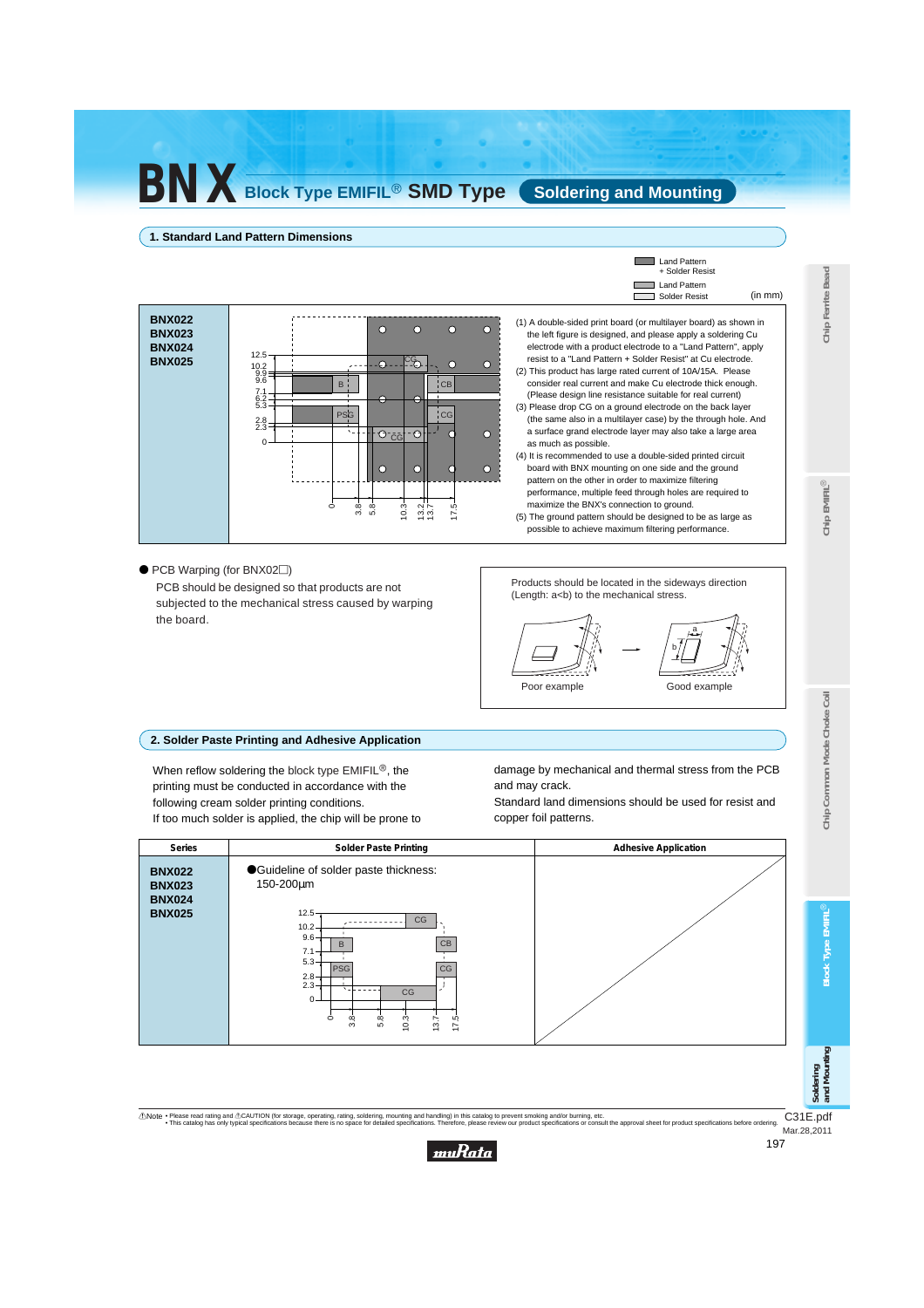#### **3. Standard Soldering Conditions**

#### (1) Soldering Methods

Use reflow soldering methods only.

Use standard soldering conditions when soldering block type EMIFIL<sup>®</sup> SMD type.

In cases where several different parts are soldered, each having different soldering conditions, use those conditions requiring the least heat and minimum time.

Solder: Use Sn-3.0Ag-0.5Cu solder. Use of Sn-Zn based solder will deteriorate performance of products.

#### Flux:

- Use Rosin-based flux. In case of using RA type solder, products should be cleaned completely with no residual flux.
- $\bullet$  Do not use strong acidic flux (with chlorine content exceeding 0.20wt%)
- $\bullet$  Do not use water-soluble flux.

For additional mounting methods, please contact Murata.

#### (2) Soldering Profile



(3) Reworking with Solder Iron

The following conditions must be strictly followed when using a soldering iron. Pre-heating: 150°C 60s min. Soldering iron power output: 100W max. Temperature of soldering iron tip / Soldering time / Times:

450°C max. / 5s max. / 1 time

Do not allow the tip of the soldering iron to directly contact the chip.

For additional methods of reworking with a soldering iron, please contact Murata engineering.

#### **4. Cleaning**

Do not clean BNX022/023/024/025 series. In case of cleaning, please contact Murata engineering.

Andre • Please read rating and ∆CAUTION (for storage, operating, rating, soldering, mounting and handling) in this catalog to prevent smoking and/or burning, etc. exailed specifications before ordering. C31E.pdf • This ca



**Block Type EMIFIL®** 

**Block Type EMIFIL** 

Chip EMIFIL<sup>®</sup>

Chip EMIFIL<sup>®</sup>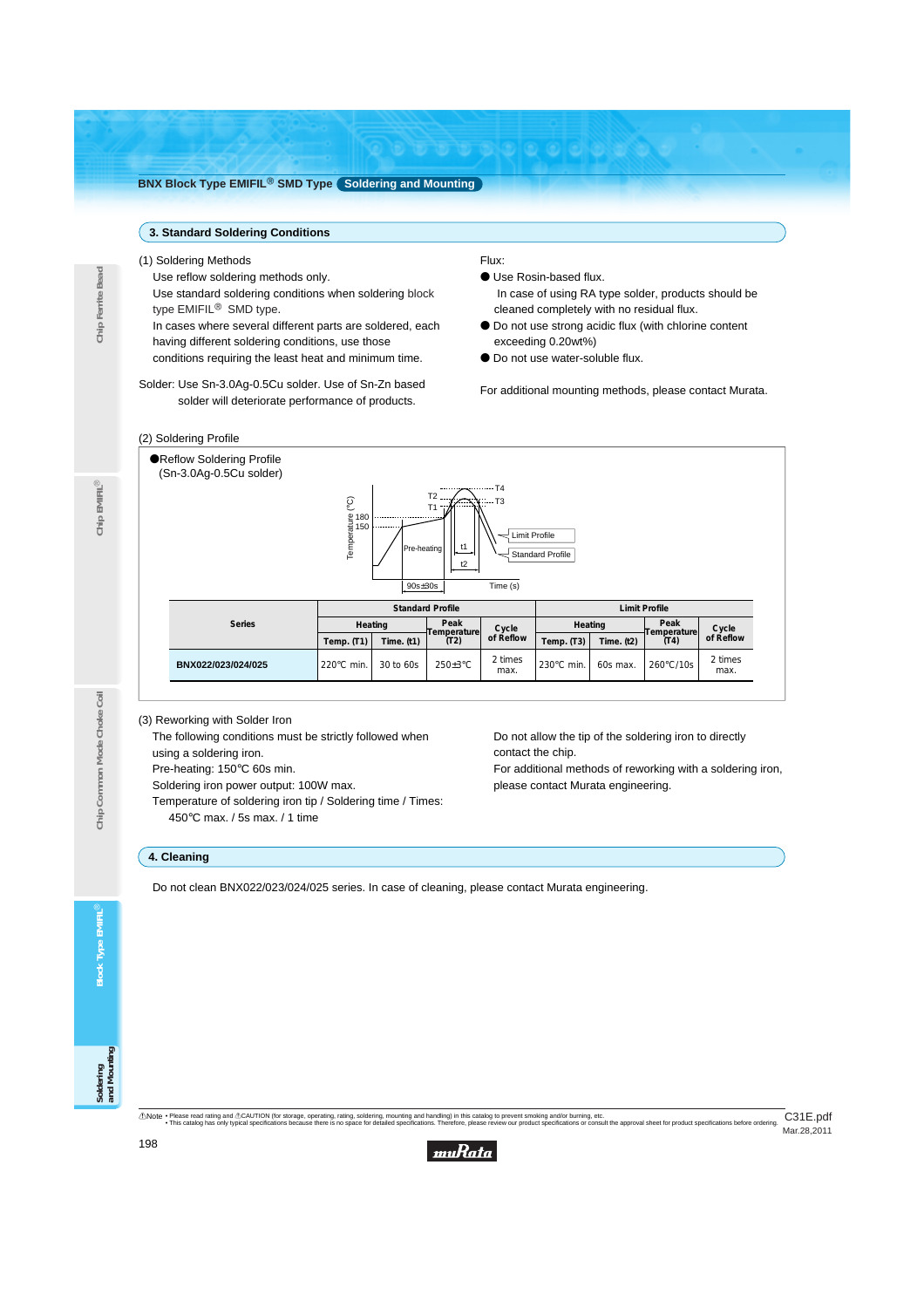#### **1. Mounting Hole**

#### **Mounting holes should be designed as specified below.**



#### 2. Using the Block Type EMIFIL<sup>®</sup> (Lead Type) Effectively

#### (1) How to use effectively

This product effectively prevents undesired radiation and external noise from going out / entering the circuit by grounding the high frequency components which cause noise problems. Therefore, grounding conditions may affect the performance of the filter and attention should be paid to the following for effective use.

- (a) Design maximized grounding area in the P.C. board, and grounding pattern for all the grounding terminals of the product to be connected. (Please follow the specified recommendations.)
- (b) Minimize the distance between ground of the P.C. board and the ground plate of the product. (Recommend unsing the through hole connection between grounding area both of component side and bottom side.)
- (c) Insert the terminals into the holes on P.C. board completely.
- (d) Don't connect PSG terminal with CG terminal directly. (See the item 1. Terminal Layout)

#### (2) Self-heating

Though this product has a large rated current, localized selfheating may be caused depending on soldering conditions. To avoid this, attention should be paid to the following:

- (a) Use P.C. board with our recommendation on hole diameter / land pattern dimensions, mentioned in the right hand drawing, especially for 4 terminals which pass current.
- (b) Solder the terminals to the P.C. board with soldercover area at least 90%. Otherwise, excess selfheating at connection between terminals and P.C. board may lead to smoke and / or fire of the product even when operating at rated current.
- (c) After installing this product in your product, please make sure the self-heating is within the rated current recommended.

#### P. C. Board Patterns

Use a bilateral P.C. board. Insert the BNX into the P.C.board until the root of the terminal is secured, then solder.





**Block Type EMIFIL** 



Andre • Please read rating and ∆CAUTION (for storage, operating, rating, soldering, mounting and handling) in this catalog to prevent smoking and/or burning, etc. exailed specifications before ordering. C31E.pdf • This ca



199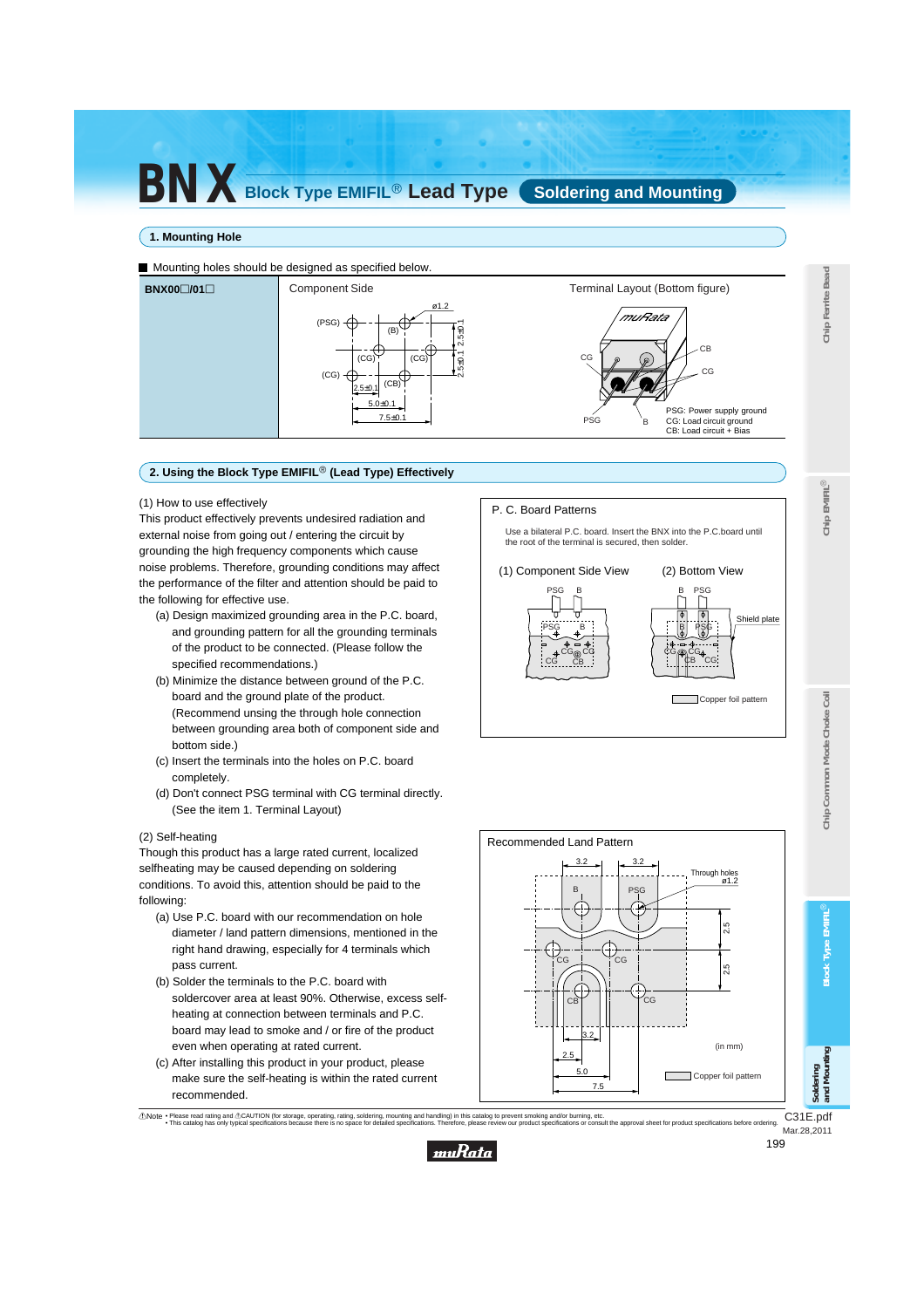#### **3. Soldering**

- (1) Use Sn-3.0Ag-0.5Cu solder.
- (2) Use Rosin-based flux. Do not use strong acidic flux with halide content exceeding 0.2wt% (chlorine conversion value).
- (3) Products and the leads should not be subjected to any mechanical stress during the soldering process, or while subjected to the equivalent high temperatures.
- (4) Standard flow soldering profile



#### **4. Cleaning**

Clean the block Type EMIFIL<sup>®</sup>(Lead Type) in the following conditions.

- (1) Cleaning temperature should be limited to 60°C max. (40°C max for alcohol type cleaner).
- (2) Ultrasonic cleaning should comply with the following conditions, avoiding the resonance phenomenon at the mounted products and P.C.B.

Power: 20W/liter max. Frequency: 28 to 40kHz

- Time: 5 min. max.
- (3) Cleaner
	- (a) Alcohol type cleaner
	- Isopropyl alcohol (IPA) (b) Aqueous agent
	- Pine Alpha ST-100S

(4) There should be no residual flux or residual cleaner left after cleaning.

In the case of using aqueous agent, products should be dried completely after rinsing with de-ionized water in order to remove the cleaner.

- (5) The surface of products may become dirty after cleaning, but there is no deterioration on mechanical, electrical characteristics and reliability.
- (6) Other cleaning: Please contact us.

**Soldering**<br>and Mounting **and Mounting**

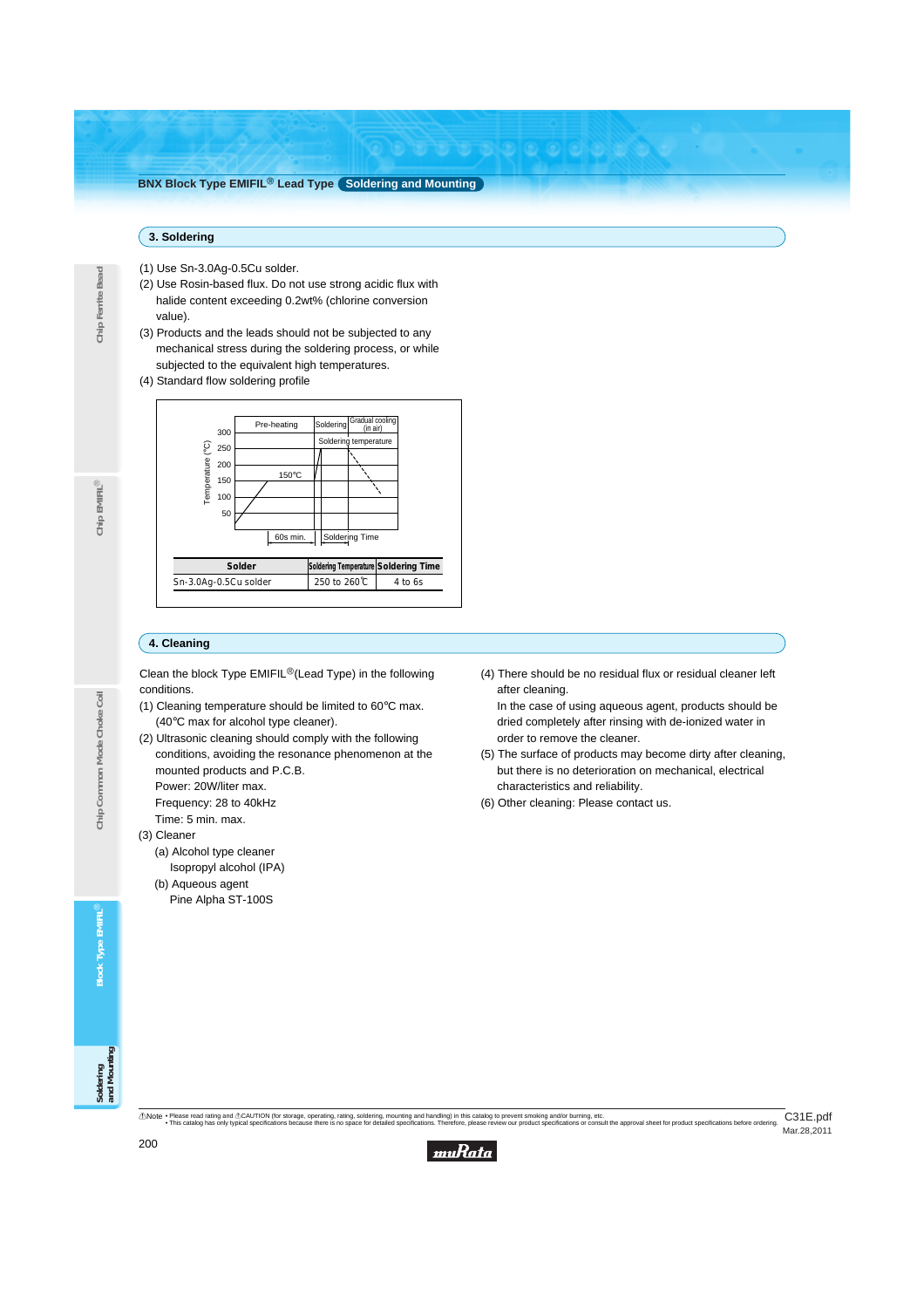$\mathbf{B}\mathbf{N}\mathbf{X}$  Block Type EMIFIL<sup>®</sup> SMD Type **Packaging**

#### **Minimum Quantity and Dimensions of 24mm Width Embossed Tape**



"Minimum Quantity" means the number of units of each delivery or order. The quantity should be an integral multiple of the "Minimum Quantity".

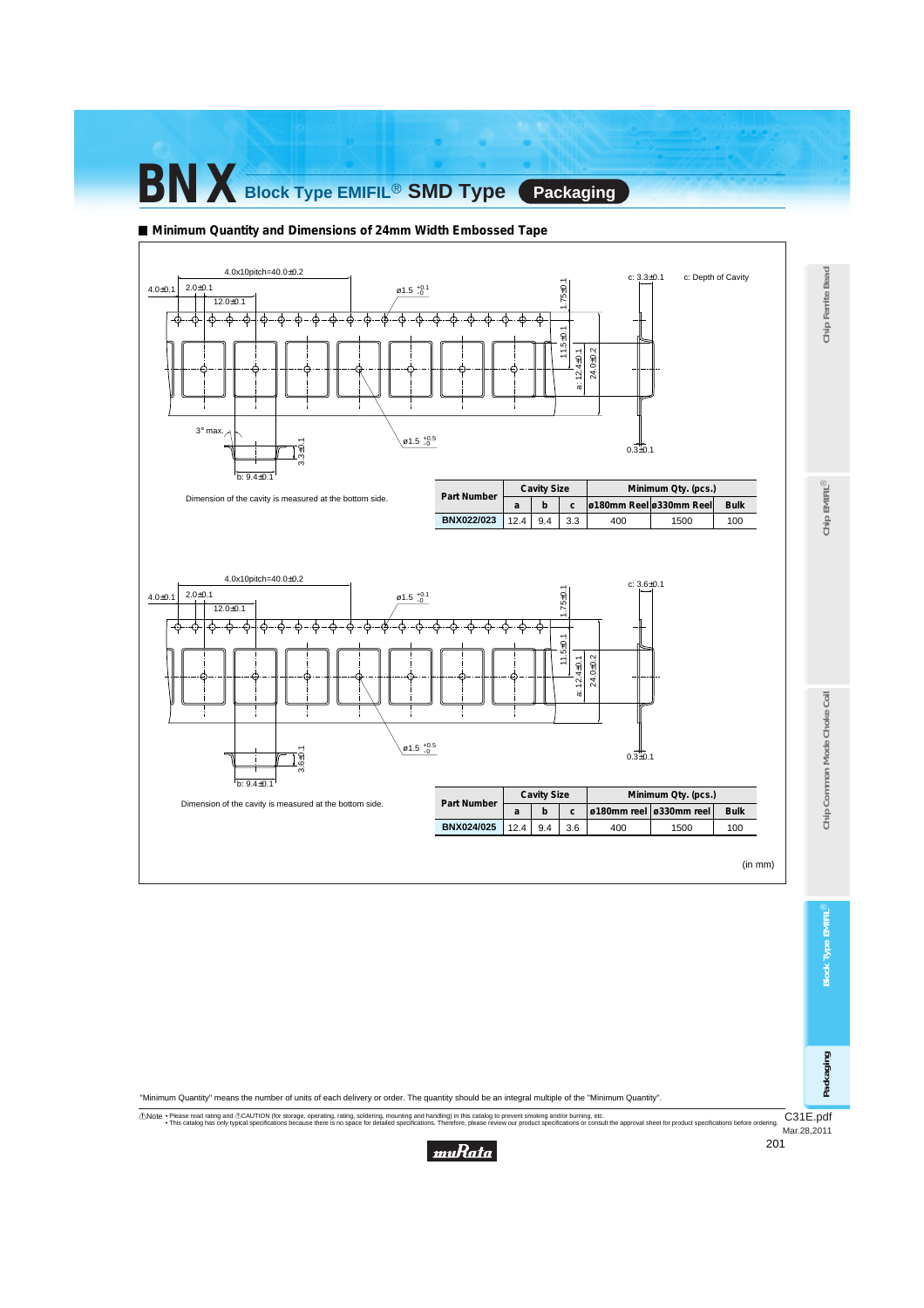### $\mathbf{B}\mathbf{N}\mathbf{X}$  Block Type EMIFIL<sup>®</sup> Design Kits



#### o**EKEPBNX0A**

| No. | Part Number      | Quantity<br>(pcs.) | <b>Insertion Loss</b>      | <b>Rated Voltage</b><br>(Vdc) | <b>Rated Current</b><br>(A) |
|-----|------------------|--------------------|----------------------------|-------------------------------|-----------------------------|
|     | <b>BNX002-01</b> |                    | 1MHz to 1GHz: 40dB min.    | 50                            | 10                          |
|     | <b>BNX012-01</b> |                    | 1MHz to 1GHz: 40dB min.    | 50                            | 15                          |
| C   | <b>BNX016-01</b> |                    | 100kHz to 1GHz: 40dB min.  | 25                            | 15                          |
|     | <b>BNX012H01</b> |                    | $1MHz$ to $1GHz:40dB$ min. | 50                            | 15                          |
| 5   | <b>BNX022-01</b> |                    | 1MHz to 1GHz: 35dB min.    | 50                            | 10                          |
| 6   | <b>BNX023-01</b> |                    | 1MHz to 1GHz: 35dB min.    | 100                           | 15                          |
|     | <b>BNX024H01</b> |                    | 100kHz to 1GHz: 35dB min.  | 50                            | 15                          |
| Զ   | <b>BNX025H01</b> |                    | 50kHz to 1GHz: 35dB min.   | 25                            | 15                          |

#### o**EKEPBLCKA**

| No.            | Part Number      | Quantity<br>(pcs.) | <b>Insertion Loss</b>      | <b>Rated Voltage</b><br>(Vdc) | <b>Rated Current</b><br>(A) |
|----------------|------------------|--------------------|----------------------------|-------------------------------|-----------------------------|
|                | BNX002-01        |                    | 1MHz to 1GHz: 40dB min.    | 50                            | 10                          |
| $\overline{2}$ | BNX003-01        |                    | 5MHz to 1GHz: 40dB min.    | 150                           | 10                          |
| 3              | <b>BNX005-01</b> |                    | 1MHz to 1GHz: 40dB min.    | 50                            | 15                          |
| $\overline{4}$ | <b>BNX012-01</b> |                    | $1MHz$ to $1GHz:40dB$ min. | 50                            | 15                          |
| 5              | <b>BNX016-01</b> |                    | 100kHz to 1GHz: 40dB min.  | 25                            | 15                          |
| 6              | <b>BNX012H01</b> |                    | $1MHz$ to $1GHz:40dB$ min. | 50                            | 15                          |
|                | <b>BNP002-02</b> |                    | 20MHz to 500MHz: 40dB min. | 50                            | 10                          |
| 8              | <b>BNX022-01</b> | 3                  | 1MHz to 1GHz: 35dB min.    | 50                            | 10                          |
| 9              | <b>BNX023-01</b> | 3                  | 1MHz to 1GHz: 35dB min.    | 100                           | 15                          |
| 10             | <b>BNX024H01</b> | 3                  | 100kHz to 1GHz: 35dB min.  | 50                            | 15                          |
| 11             | <b>BNX025H01</b> | 3                  | 50kHz to 1GHz: 35dB min.   | 25                            | 15                          |

**Chip Ferrite Bead**

Chip Ferrite Bead

Chip EMIFIL<sup>®</sup>

Chip EMIFIL®